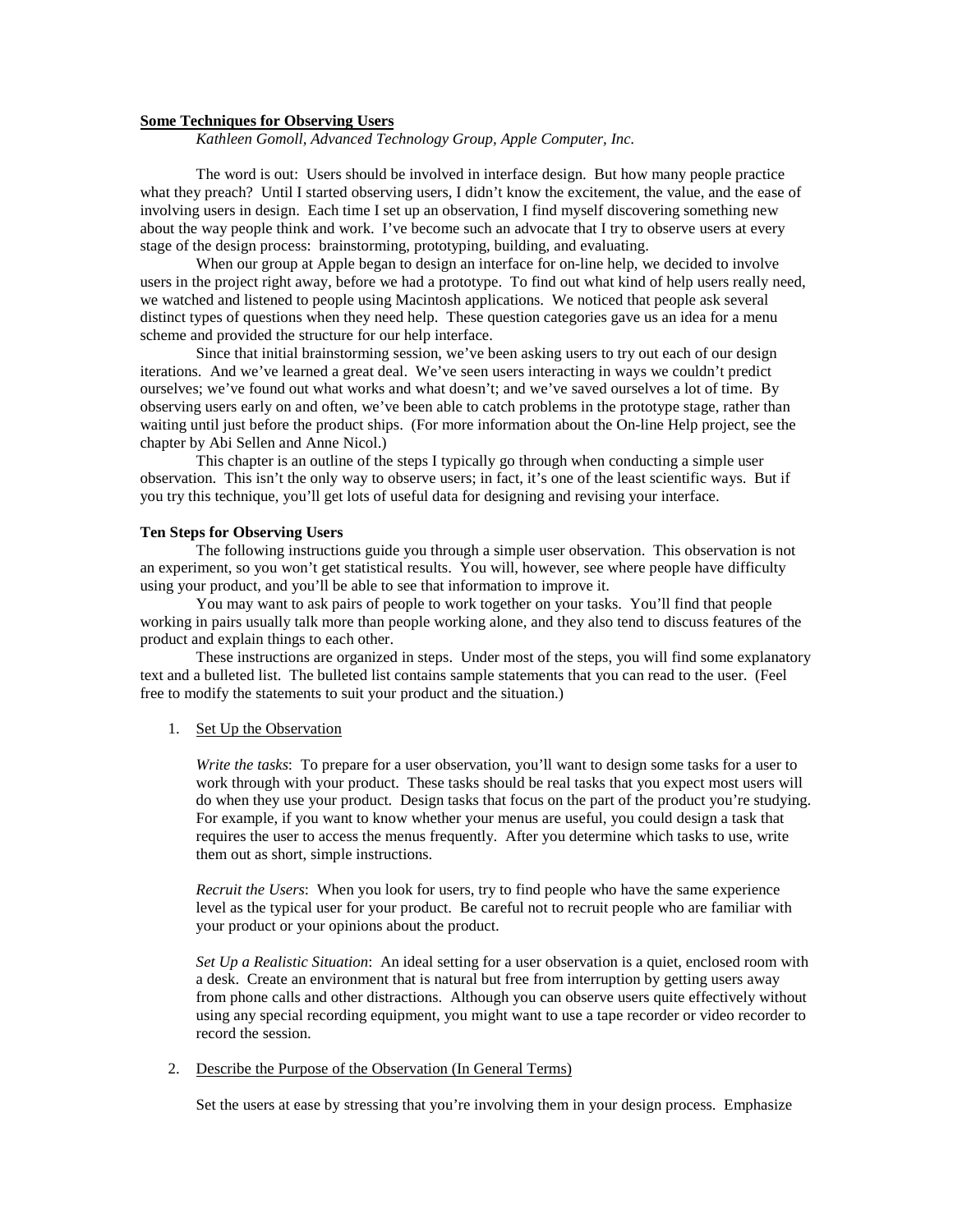that you're testing the product, not the users. For example, you could say:

*You're helping me by trying out this product in its early stages. I'm testing the product; I'm not testing you. I'm looking for places where the product may be difficult to use. If you have trouble with some of the tasks, it's the product's fault, not yours. Don't feel bad; that's exactly what I'm looking for. If I can locate the trouble spots, then I can go back and improve the product.*

# 3. Tell the User That It's OK to Quit at Any Time

Make sure you inform the users that they can quit at any time if they find themselves becoming uncomfortable. This is not only an ethical observation technique, it's standard professional practice. Users shouldn't feel as if they're locked into completing tasks. Say something like this:

*Remember, this is totally voluntary. Although I don't know of any reason for this to happen, if you become uncomfortable or find this objectionable in any way, feel free to quit at any time.*

## 4. Talk About and Demonstrate the Equipment in the Room

Explain the purpose of each piece of equipment and how it will be used in the observation. (Hardware, software, video camera, microphones, etc.) If you're using a computer, determine the user's previous experience with keyboards, computers, this computer, similar software, etc. Demonstrate the use of any equipment that users will need in order to complete the tasks.

# 5. Explain How to "Think Aloud"

Ask users to think aloud during the observation, saying what comes to mind as they do their work. By listening to users think and plan, you'll be able to examine their expectations for your product, as well as their intentions and their problem solving strategies. You'll find that listening to users as they work provides you with an enormous amount of useful information that you can get no other way.

Unfortunately, most people feel awkward of self-conscious about thinking aloud. Explain why you want them to think aloud, and demonstrate how to do it. For example, you could say:

*I have found that I get a great deal of information from these informal observations if I ask people to think aloud as they work through the exercises. It may be a bit awkward at first, but it's really very easy once you get used to it. All you have to do is speak your thoughts as you work. If you forget to think aloud, I'll remind you to keep talking. Would you like me to demonstrate?*

## 6. Explain that You Will Not Provide Help

It is important that you allow users to work with your product without interference or extra help. This is the best way to see how people really interact with the product. For example, if you see a user begin to have difficulty and you immediately provide an answer, you will lose the most valuable information you can gain from user observation—where users have trouble, and how they figure out what to do.

Of course, there may be situation in which you will have to step in and provide assistance, but you should decide what those situations will be before you begin observing. For example, you may decide that you will allow someone to flounder for at least three minutes before you provide assistance. Or you may decide that there is a distinct set of problems for which you will provide help.